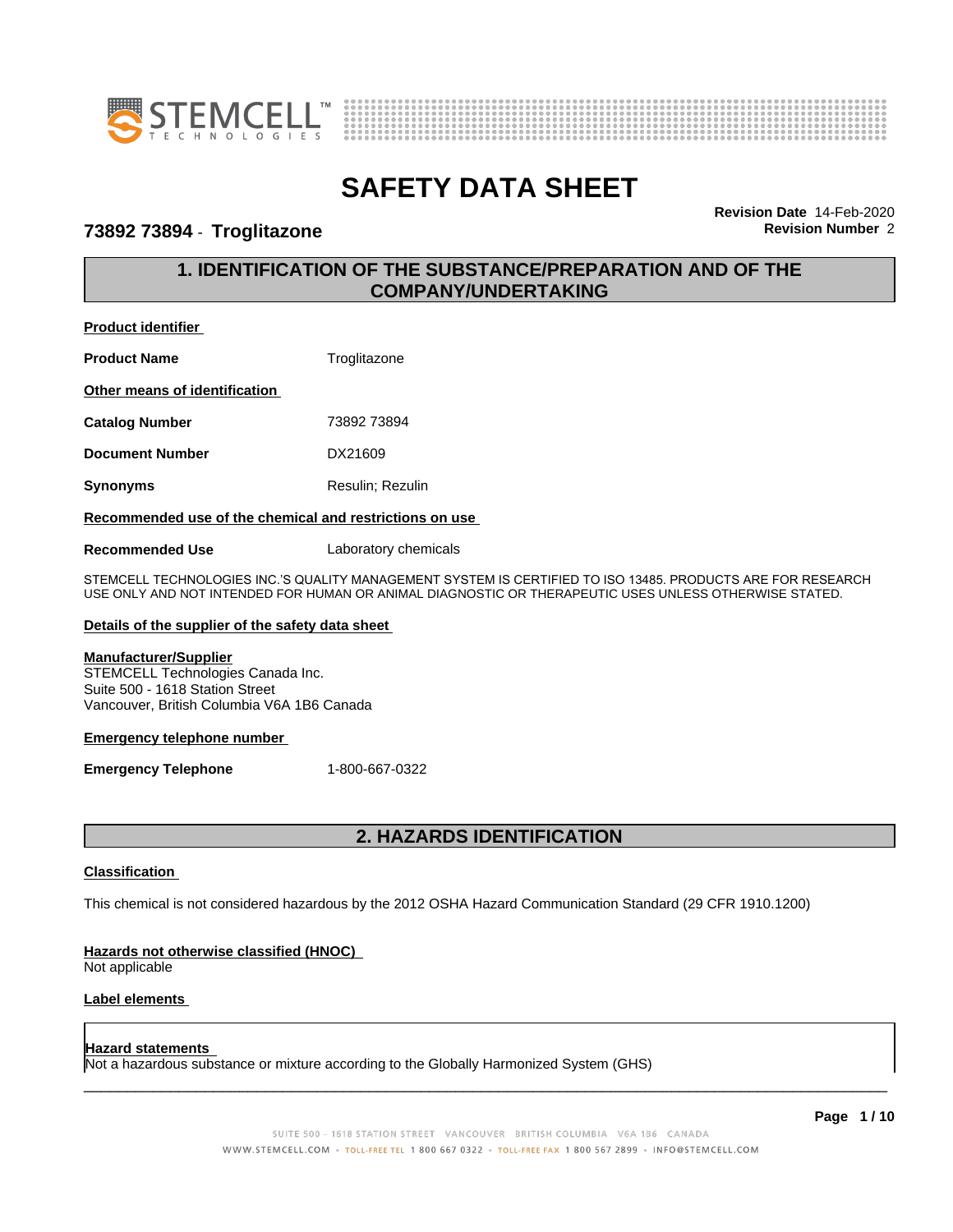



\_\_\_\_\_\_\_\_\_\_\_\_\_\_\_\_\_\_\_\_\_\_\_\_\_\_\_\_\_\_\_\_\_\_\_\_\_\_\_\_\_\_\_\_\_\_\_\_\_\_\_\_\_\_\_\_\_\_\_\_\_\_\_\_\_\_\_\_\_\_\_\_\_\_\_\_\_\_\_\_\_\_\_\_\_\_\_\_\_\_\_\_\_ **Revision Date** 14-Feb-2020

# **73892 73894** - **Troglitazone Revision Number** 2

The product contains no substances which at their given concentration, are considered to be hazardous to health.

**Appearance** Crystalline **Physical state** Solid **Odor** No information available

## **Other Information**

Not applicable

#### **Unknown acute toxicity** 100 % of the mixture consists of ingredient(s) of unknown toxicity

0 % of the mixture consists of ingredient(s) of unknown acute oral toxicity

100 % of the mixture consists of ingredient(s) of unknown acute dermal toxicity

100 % of the mixture consists of ingredient(s) of unknown acute inhalation toxicity (gas)

100 % of the mixture consists of ingredient(s) of unknown acute inhalation toxicity (vapor)

100 % of the mixture consists of ingredient(s) of unknown acute inhalation toxicity (dust/mist)

## **3. COMPOSITION/INFORMATION ON INGREDIENTS**

#### **Substance**

Not a hazardous substance or mixture according to the Globally Harmonized System (GHS) **Synonyms** Resulin; Rezulin.

| Chemical name                                            | CAS No.    | Weight-% |
|----------------------------------------------------------|------------|----------|
| $ 5-[14-(3,4-dihydro-6-hydroxy-2,5,7,8-tetramethyl-2H] $ | 97322-87-7 | 100      |
| -1-benzopyran-2-yl)methoxy]phenyl]methyl]-2,4-thia       |            |          |
| zolidinedione                                            |            |          |

\*The exact percentage (concentration) of composition has been withheld as a trade secret.

# **4. FIRST AID MEASURES**

#### **Description of first aid measures**

| <b>Inhalation</b>   | Remove to fresh air.                                                                                                    |
|---------------------|-------------------------------------------------------------------------------------------------------------------------|
| Eye contact         | Rinse thoroughly with plenty of water for at least 15 minutes, lifting lower and upper eyelids.<br>Consult a physician. |
| <b>Skin contact</b> | Wash skin with soap and water.                                                                                          |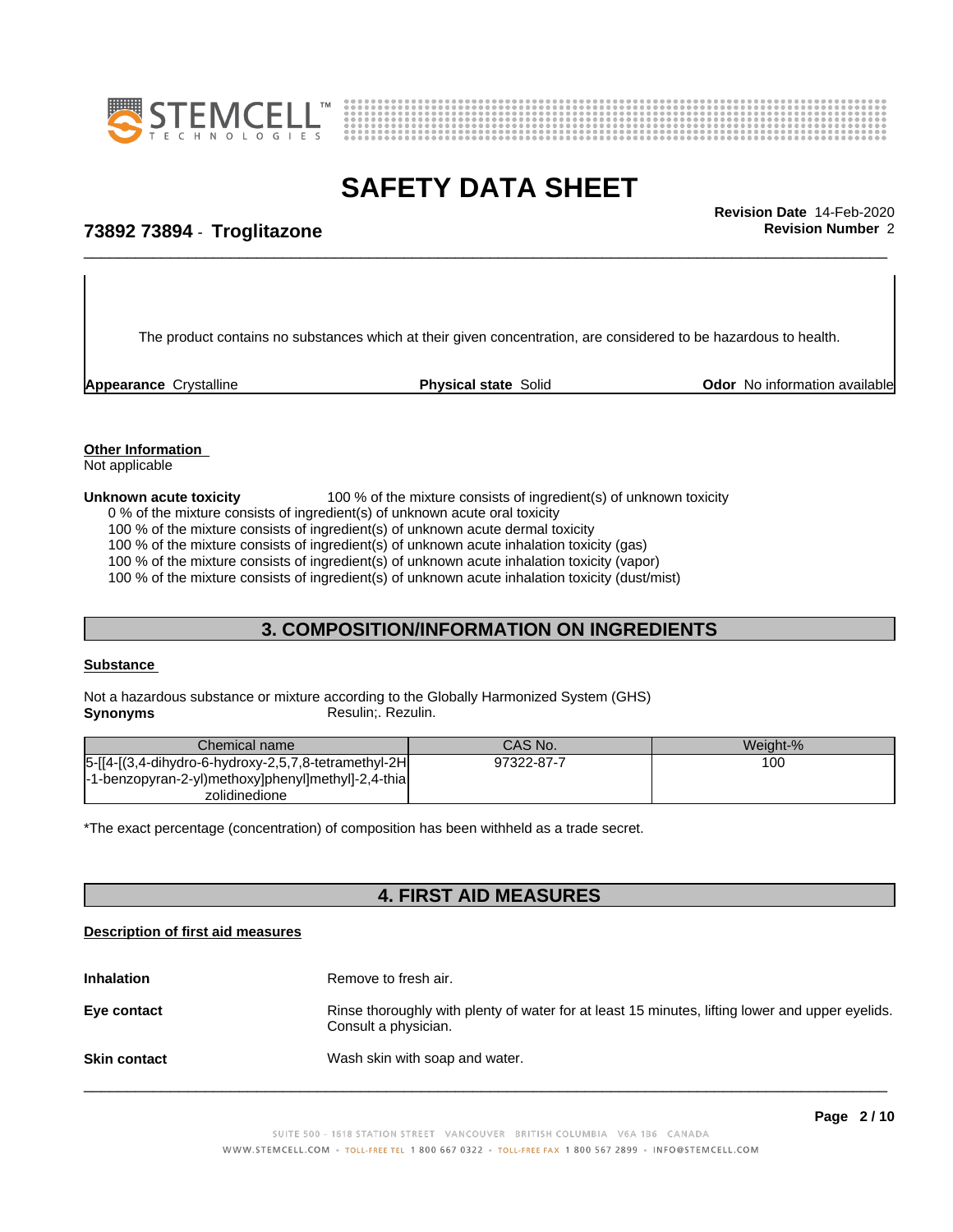



\_\_\_\_\_\_\_\_\_\_\_\_\_\_\_\_\_\_\_\_\_\_\_\_\_\_\_\_\_\_\_\_\_\_\_\_\_\_\_\_\_\_\_\_\_\_\_\_\_\_\_\_\_\_\_\_\_\_\_\_\_\_\_\_\_\_\_\_\_\_\_\_\_\_\_\_\_\_\_\_\_\_\_\_\_\_\_\_\_\_\_\_\_ **Revision Date** 14-Feb-2020

# **73892 73894** - **Troglitazone Revision Number** 2

| <b>Ingestion</b>                                                                                          | Clean mouth with water and drink afterwards plenty of water.                                                                          |  |  |
|-----------------------------------------------------------------------------------------------------------|---------------------------------------------------------------------------------------------------------------------------------------|--|--|
| Most important symptoms and effects, both acute and delayed                                               |                                                                                                                                       |  |  |
| <b>Symptoms</b>                                                                                           | No information available.                                                                                                             |  |  |
|                                                                                                           | Indication of any immediate medical attention and special treatment needed                                                            |  |  |
| Note to physicians                                                                                        | Treat symptomatically.                                                                                                                |  |  |
|                                                                                                           | <b>5. FIRE-FIGHTING MEASURES</b>                                                                                                      |  |  |
|                                                                                                           |                                                                                                                                       |  |  |
| <b>Suitable Extinguishing Media</b>                                                                       | Use extinguishing measures that are appropriate to local circumstances and the<br>surrounding environment.                            |  |  |
| Unsuitable extinguishing media                                                                            | CAUTION: Use of water spray when fighting fire may be inefficient.                                                                    |  |  |
| Specific hazards arising from the<br>chemical                                                             | No information available.                                                                                                             |  |  |
| <b>Explosion data</b><br>Sensitivity to Mechanical Impact None.<br><b>Sensitivity to Static Discharge</b> | None.                                                                                                                                 |  |  |
| Special protective equipment for<br>fire-fighters                                                         | Firefighters should wear self-contained breathing apparatus and full firefighting turnout<br>gear. Use personal protection equipment. |  |  |
|                                                                                                           |                                                                                                                                       |  |  |

# **6. ACCIDENTAL RELEASE MEASURES**

| Personal precautions, protective equipment and emergency procedures |                                                       |  |
|---------------------------------------------------------------------|-------------------------------------------------------|--|
| <b>Personal precautions</b>                                         | Ensure adequate ventilation.                          |  |
| <b>Environmental precautions</b>                                    |                                                       |  |
| <b>Environmental precautions</b>                                    | See Section 12 for additional Ecological Information. |  |
| Methods and material for containment and cleaning up                |                                                       |  |
| <b>Methods for containment</b>                                      | Prevent further leakage or spillage if safe to do so. |  |
| Methods for cleaning up                                             | Pick up and transfer to properly labeled containers.  |  |
|                                                                     |                                                       |  |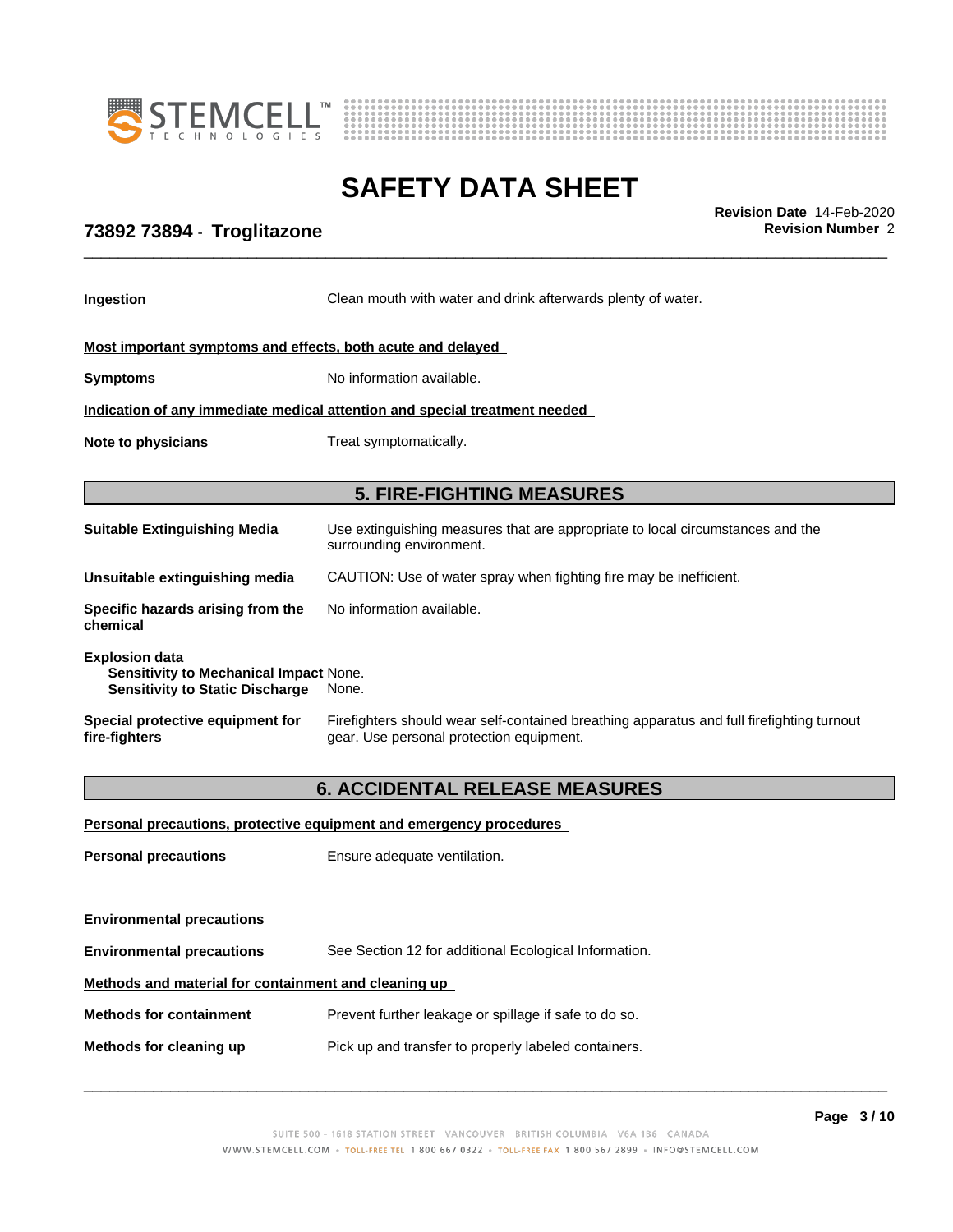



\_\_\_\_\_\_\_\_\_\_\_\_\_\_\_\_\_\_\_\_\_\_\_\_\_\_\_\_\_\_\_\_\_\_\_\_\_\_\_\_\_\_\_\_\_\_\_\_\_\_\_\_\_\_\_\_\_\_\_\_\_\_\_\_\_\_\_\_\_\_\_\_\_\_\_\_\_\_\_\_\_\_\_\_\_\_\_\_\_\_\_\_\_ **Revision Date** 14-Feb-2020

# **73892 73894** - **Troglitazone Revision Number** 2

**Prevention of secondary hazards** Clean contaminated objects and areas thoroughly observing environmental regulations.

# **7. HANDLING AND STORAGE**

**Precautions for safe handling**

**Advice on safe handling** Handle in accordance with good industrial hygiene and safety practice.

#### **Conditions for safe storage, including any incompatibilities**

**Storage Conditions** Keep containers tightly closed in a dry, cool and well-ventilated place.

# **8. EXPOSURE CONTROLS/PERSONAL PROTECTION**

#### **Control parameters**

**Exposure Limits** The following ingredients are the only ingredients of the product above the cut-off level (or level that contributes to the hazard classification of the mixture) which have an exposure limit applicable in the region for which this safety data sheet is intended or other recommended limit. At this time, the other relevant constituents have no known exposure limits from the sources listed here.**Appropriate engineering controls Engineering controls** Showers Eyewash stations Ventilation systems. **Individual protection measures, such as personal protective equipment Eye/face protection** No special protective equipment required. **Skin and body protection** No special protective equipment required. **Respiratory protection** No protective equipment is needed under normal use conditions. If exposure limits are exceeded or irritation is experienced, ventilation and evacuation may be required. **General hygiene considerations** Handle in accordance with good industrial hygiene and safety practice.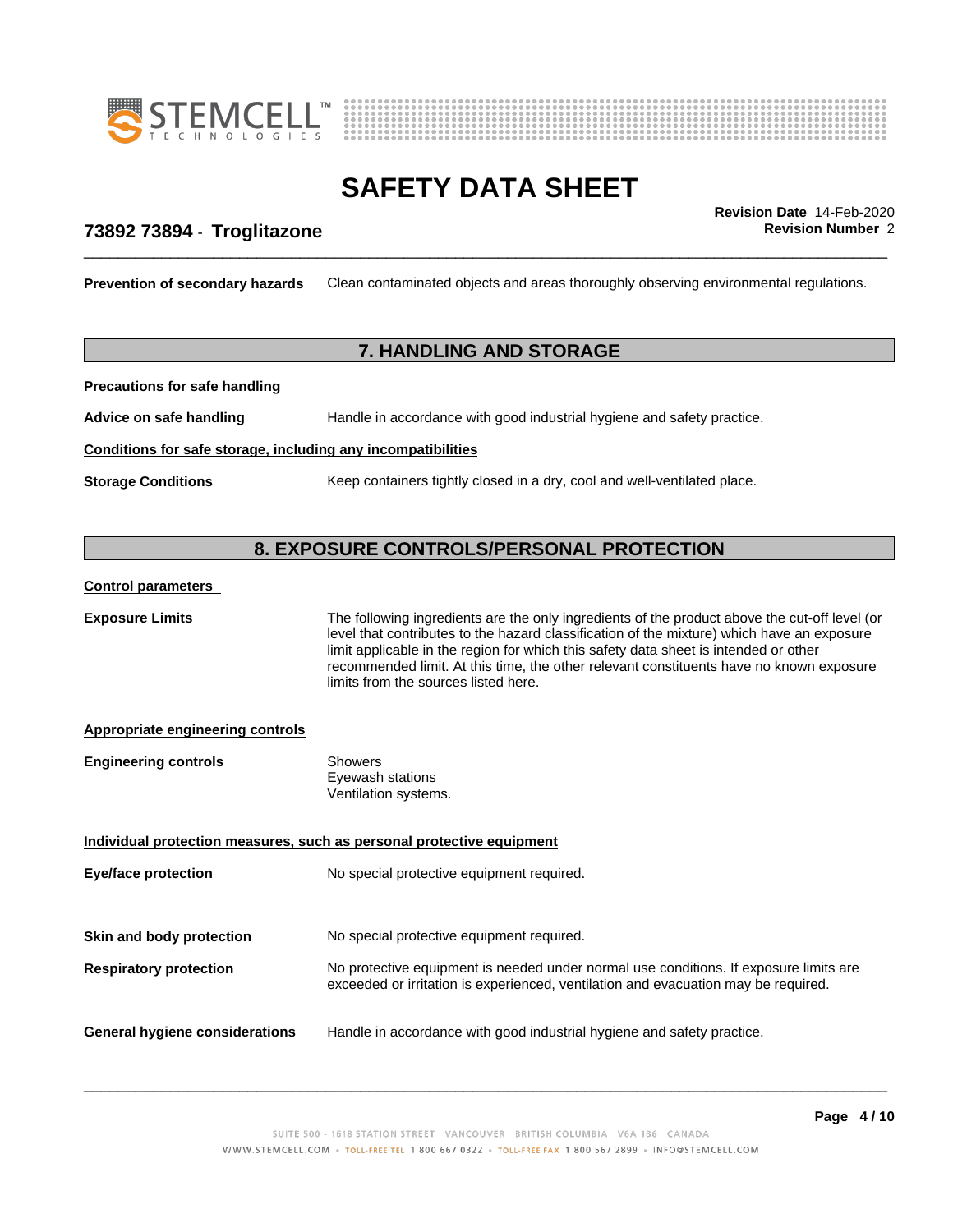



**73892 73894** - **Troglitazone Revision Number** 2

\_\_\_\_\_\_\_\_\_\_\_\_\_\_\_\_\_\_\_\_\_\_\_\_\_\_\_\_\_\_\_\_\_\_\_\_\_\_\_\_\_\_\_\_\_\_\_\_\_\_\_\_\_\_\_\_\_\_\_\_\_\_\_\_\_\_\_\_\_\_\_\_\_\_\_\_\_\_\_\_\_\_\_\_\_\_\_\_\_\_\_\_\_ **Revision Date** 14-Feb-2020

# **9. PHYSICAL AND CHEMICAL PROPERTIES**

| Information on basic physical and chemical properties |                                                                                               |                  |
|-------------------------------------------------------|-----------------------------------------------------------------------------------------------|------------------|
| <b>Physical state</b>                                 | Solid                                                                                         |                  |
| Appearance                                            | Crystalline                                                                                   |                  |
| Color                                                 | No information available                                                                      |                  |
| Odor                                                  | No information available                                                                      |                  |
| <b>Odor threshold</b>                                 | No information available                                                                      |                  |
| <b>Property</b>                                       | <b>Values</b>                                                                                 | Remarks • Method |
| pH                                                    | No data available                                                                             | None known       |
| Melting point / freezing point                        | No data available                                                                             | None known       |
| Boiling point / boiling range                         | No data available                                                                             | None known       |
| <b>Flash point</b>                                    | No data available                                                                             | None known       |
| <b>Evaporation rate</b>                               | No data available                                                                             | None known       |
| Flammability (solid, gas)                             | No data available                                                                             | None known       |
| <b>Flammability Limit in Air</b>                      |                                                                                               | None known       |
| <b>Upper flammability limit:</b>                      | No data available                                                                             |                  |
| Lower flammability limit:                             | No data available                                                                             |                  |
| Vapor pressure                                        | No data available                                                                             | None known       |
| Vapor density                                         | No data available                                                                             | None known       |
| <b>Relative density</b>                               | No data available                                                                             | None known       |
| <b>Water solubility</b>                               | No data available                                                                             | None known       |
| Solubility in other solvents                          | $\sim$ 100 µg/mL in 1:6 DMSO:PBS (pH<br>7.2); ~300 µg/mL in EtOH; ~30 mg/mL<br>in DMSO & DMF; | None known       |
| <b>Partition coefficient</b>                          | No data available                                                                             | None known       |
| <b>Autoignition temperature</b>                       | No data available                                                                             | None known       |
| <b>Decomposition temperature</b>                      | No data available                                                                             | None known       |
| <b>Kinematic viscosity</b>                            | No data available                                                                             | None known       |
| <b>Dynamic viscosity</b>                              | No data available                                                                             | None known       |
| <b>Explosive properties</b>                           | No information available                                                                      |                  |
| <b>Oxidizing properties</b>                           | No information available                                                                      |                  |
| <b>Other Information</b>                              |                                                                                               |                  |
| <b>Softening point</b>                                | No information available                                                                      |                  |
| <b>Molecular weight</b>                               | 441.5                                                                                         |                  |
| <b>Molecular formula</b>                              | $C_{24}H_{27}NSO_5$                                                                           |                  |
| <b>VOC Content (%)</b>                                | No information available                                                                      |                  |
| <b>Liquid Density</b>                                 | No information available                                                                      |                  |
| <b>Bulk density</b>                                   | No information available                                                                      |                  |
| <b>10. STABILITY AND REACTIVITY</b>                   |                                                                                               |                  |
|                                                       |                                                                                               |                  |

**Reactivity No information available.** 

**Chemical stability** Stable under normal conditions.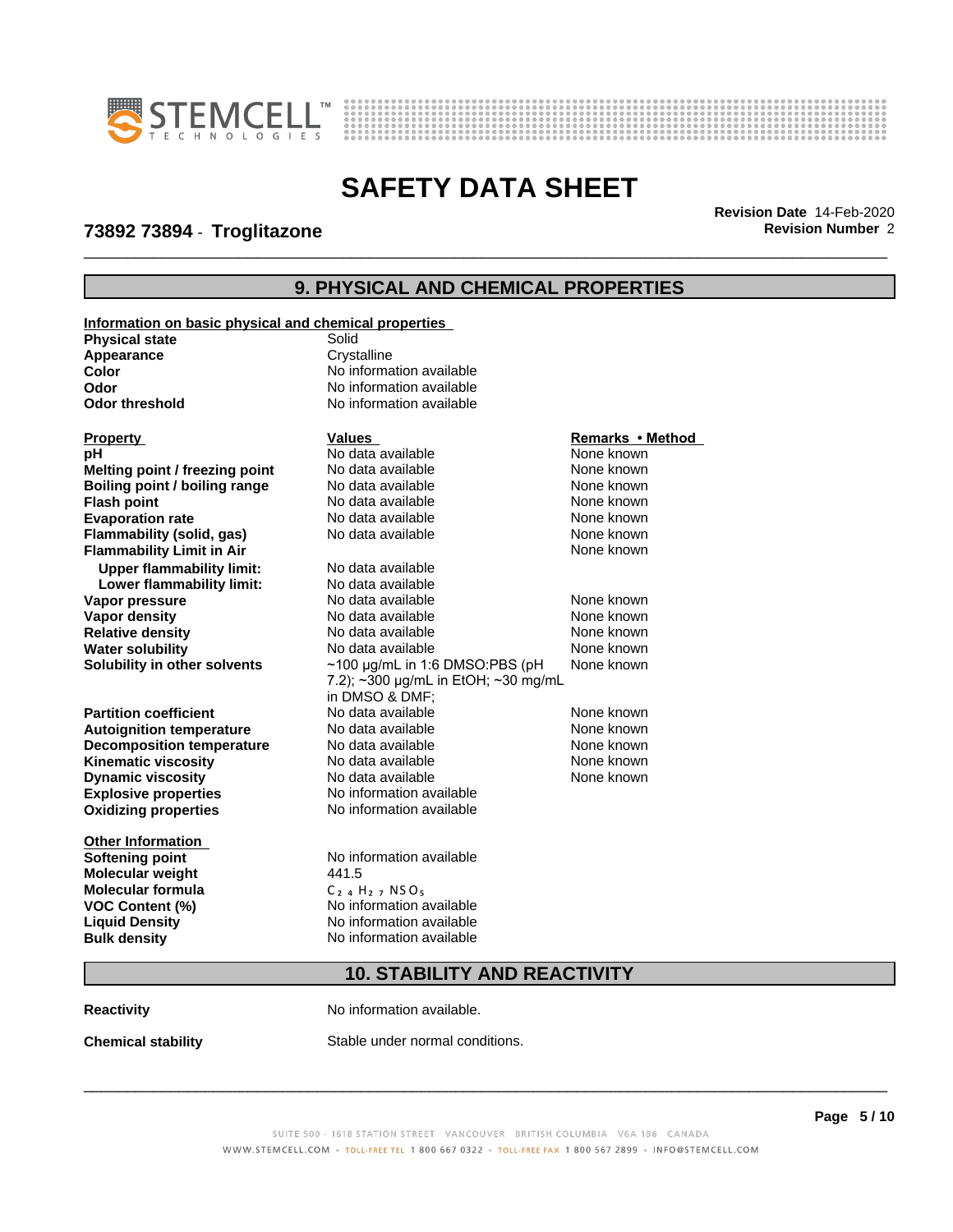



\_\_\_\_\_\_\_\_\_\_\_\_\_\_\_\_\_\_\_\_\_\_\_\_\_\_\_\_\_\_\_\_\_\_\_\_\_\_\_\_\_\_\_\_\_\_\_\_\_\_\_\_\_\_\_\_\_\_\_\_\_\_\_\_\_\_\_\_\_\_\_\_\_\_\_\_\_\_\_\_\_\_\_\_\_\_\_\_\_\_\_\_\_ **Revision Date** 14-Feb-2020

# **73892 73894** - **Troglitazone Revision Number** 2

| <b>Possibility of hazardous reactions</b> None under normal processing. |                                                                                                                                    |
|-------------------------------------------------------------------------|------------------------------------------------------------------------------------------------------------------------------------|
| <b>Conditions to avoid</b>                                              | None known based on information supplied.                                                                                          |
| Incompatible materials                                                  | None known based on information supplied.                                                                                          |
|                                                                         | Hazardous decomposition products Carbon dioxide (CO2). Carbon monoxide. Nitrogen oxides (NOx). Sulfur oxides. Hydrogen<br>sulfide. |

# **11. TOXICOLOGICAL INFORMATION**

#### **Information on likely routes of exposure**

#### **Product Information**

| Specific test data for the substance or mixture is not available. |
|-------------------------------------------------------------------|
| Specific test data for the substance or mixture is not available. |
| Specific test data for the substance or mixture is not available. |
| Specific test data for the substance or mixture is not available. |
|                                                                   |

**Symptoms related to the physical,chemical and toxicological characteristics**

**Symptoms** No information available.

#### **Numerical measures of toxicity**

**Acute toxicity**

#### **The following values are calculated based on chapter 3.1 of the GHS document** .

**ATEmix (oral)** 5,005.00 mg/kg

**Unknown acute toxicity** 100 % of the mixture consists of ingredient(s) of unknown toxicity

0 % of the mixture consists of ingredient(s) of unknown acute oral toxicity

100 % of the mixture consists of ingredient(s) of unknown acute dermal toxicity

100 % of the mixture consists of ingredient(s) of unknown acute inhalation toxicity (gas)

100 % of the mixture consists of ingredient(s) of unknown acute inhalation toxicity (vapor)

100 % of the mixture consists of ingredient(s) of unknown acute inhalation toxicity (dust/mist)

#### **Component Information**

| Chemical name                      | Oral LD50        | Dermal LD50 | Inhalation LC50 |
|------------------------------------|------------------|-------------|-----------------|
| $ 5-[4-[3,4-dihydro-6-hydroxy-2,$  | $>$ 5 g/kg (Rat) |             |                 |
| $ 5,7,8$ -tetramethyl-2H-1-benzopy |                  |             |                 |
| ran-2-yl)methoxy]phenyl]methyl]    |                  |             |                 |
| -2.4-thiazolidinedione             |                  |             |                 |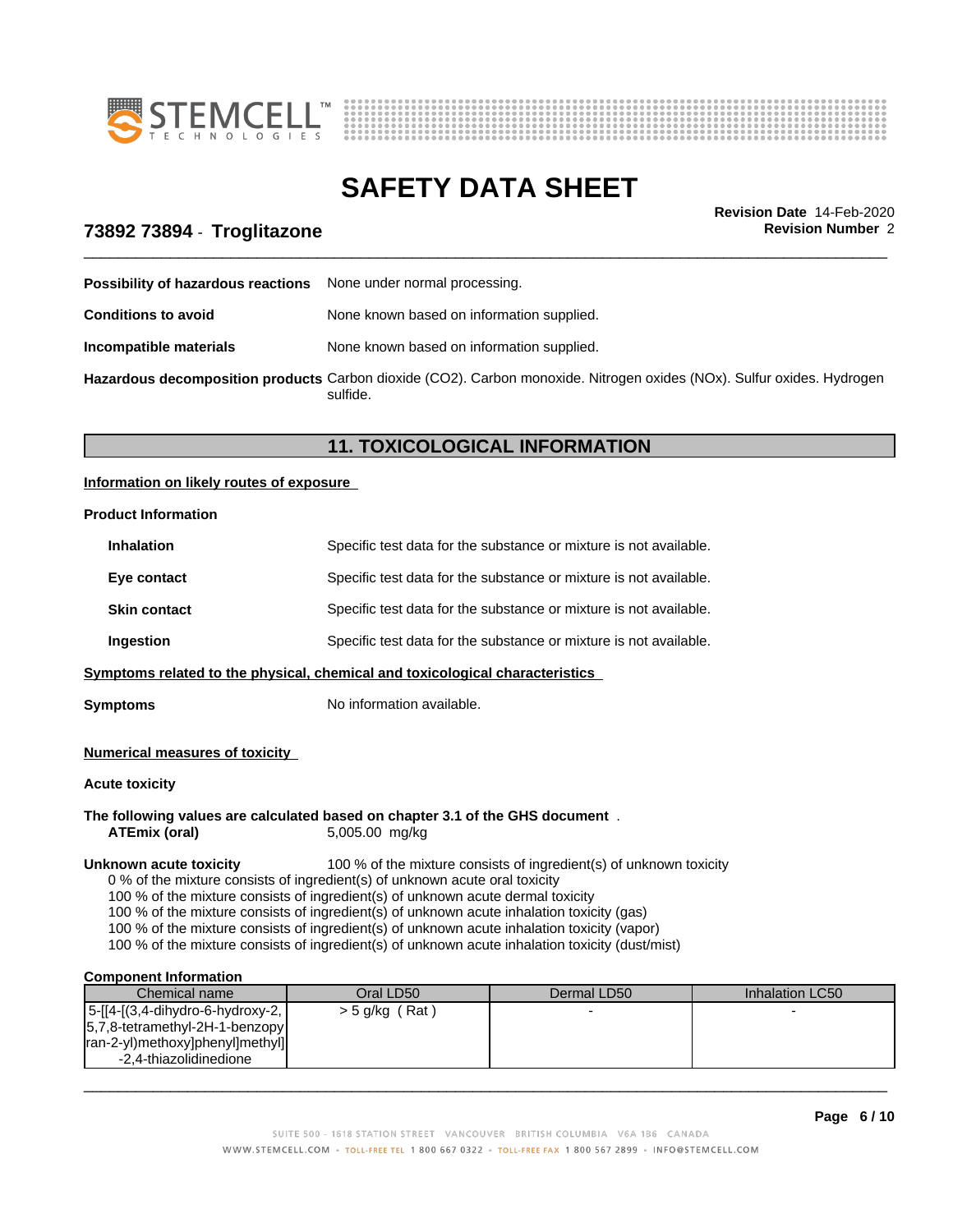



# **SAFETY DATA SHEET**<br>Revision Date 14-Feb-2020

\_\_\_\_\_\_\_\_\_\_\_\_\_\_\_\_\_\_\_\_\_\_\_\_\_\_\_\_\_\_\_\_\_\_\_\_\_\_\_\_\_\_\_\_\_\_\_\_\_\_\_\_\_\_\_\_\_\_\_\_\_\_\_\_\_\_\_\_\_\_\_\_\_\_\_\_\_\_\_\_\_\_\_\_\_\_\_\_\_\_\_\_\_ **Revision Date** 14-Feb-2020

# **73892 73894** - **Troglitazone Revision Number** 2

| ີ |  |  |
|---|--|--|
|   |  |  |

#### **Delayed and immediate effects as well as chronic effects from short and long-term exposure**

| <b>Skin corrosion/irritation</b>          | No information available.              |
|-------------------------------------------|----------------------------------------|
| Serious eye damage/eye irritation         | No information available.              |
| <b>Respiratory or skin sensitization</b>  | No information available.              |
| Germ cell mutagenicity                    | No information available.              |
| <b>Carcinogenicity</b>                    | No information available.              |
| <b>Reproductive toxicity</b>              | No information available.              |
| <b>STOT - single exposure</b>             | No information available.              |
| <b>STOT - repeated exposure</b>           | No information available.              |
| <b>Aspiration hazard</b><br><b>RTECS#</b> | No information available.<br>XJ5813130 |

# **12. ECOLOGICAL INFORMATION**

| <b>Ecotoxicity</b>            | The environmental impact of this product has not been fully investigated. |
|-------------------------------|---------------------------------------------------------------------------|
| Persistence and degradability | No information available.                                                 |
| <b>Bioaccumulation</b>        | There is no data for this product.                                        |
| Other adverse effects         | No information available.                                                 |

# **13. DISPOSAL CONSIDERATIONS**

#### **Waste treatment methods**

| Waste from residues/unused    | Dispose of in accordance with local regulations. Dispose of waste in accordance with |
|-------------------------------|--------------------------------------------------------------------------------------|
| products                      | environmental legislation.                                                           |
| <b>Contaminated packaging</b> | Do not reuse empty containers.                                                       |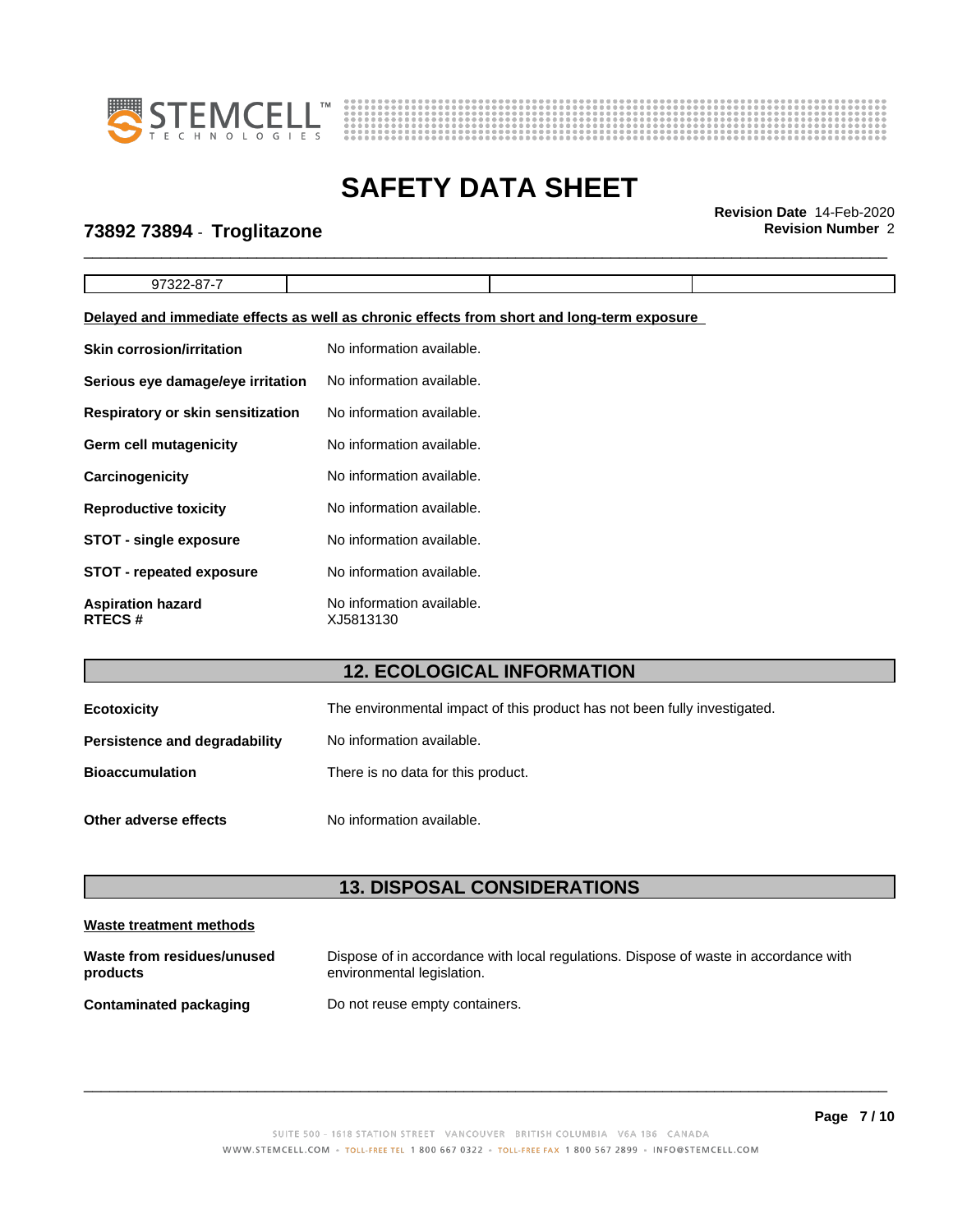



\_\_\_\_\_\_\_\_\_\_\_\_\_\_\_\_\_\_\_\_\_\_\_\_\_\_\_\_\_\_\_\_\_\_\_\_\_\_\_\_\_\_\_\_\_\_\_\_\_\_\_\_\_\_\_\_\_\_\_\_\_\_\_\_\_\_\_\_\_\_\_\_\_\_\_\_\_\_\_\_\_\_\_\_\_\_\_\_\_\_\_\_\_ **Revision Date** 14-Feb-2020

# **73892 73894** - **Troglitazone Revision Number** 2

# **14. TRANSPORT INFORMATION**

| <b>DOT</b>  | Not regulated |
|-------------|---------------|
| <b>TDG</b>  | Not regulated |
| <b>MEX</b>  | Not regulated |
| ICAO (air)  | Not regulated |
| <b>IATA</b> | Not regulated |
| <b>IMDG</b> | Not regulated |
| <b>RID</b>  | Not regulated |
| <b>ADR</b>  | Not regulated |
| <b>ADN</b>  | Not regulated |

## **15. REGULATORY INFORMATION**

| <b>International Inventories</b> |                 |
|----------------------------------|-----------------|
| <b>TSCA</b>                      | Does not comply |
| <b>DSL/NDSL</b>                  | Does not comply |
| <b>EINECS/ELINCS</b>             | Does not comply |
| <b>ENCS</b>                      | Does not comply |
| <b>IECSC</b>                     | Does not comply |
| <b>KECL</b>                      | Does not comply |
| <b>PICCS</b>                     | Does not comply |
| <b>AICS</b>                      | Does not comply |

 **Legend:**

 **TSCA** - United States Toxic Substances Control Act Section 8(b) Inventory

 **DSL/NDSL** - Canadian Domestic Substances List/Non-Domestic Substances List

 **EINECS/ELINCS** - European Inventory of Existing Chemical Substances/European List of Notified Chemical Substances

 **ENCS** - Japan Existing and New Chemical Substances

 **IECSC** - China Inventory of Existing Chemical Substances

 **KECL** - Korean Existing and Evaluated Chemical Substances

 **PICCS** - Philippines Inventory of Chemicals and Chemical Substances

 **AICS** - Australian Inventory of Chemical Substances

#### **US Federal Regulations**

## **SARA 313**

Section 313 of Title III of the Superfund Amendments and Reauthorization Act of 1986 (SARA). This product does not contain any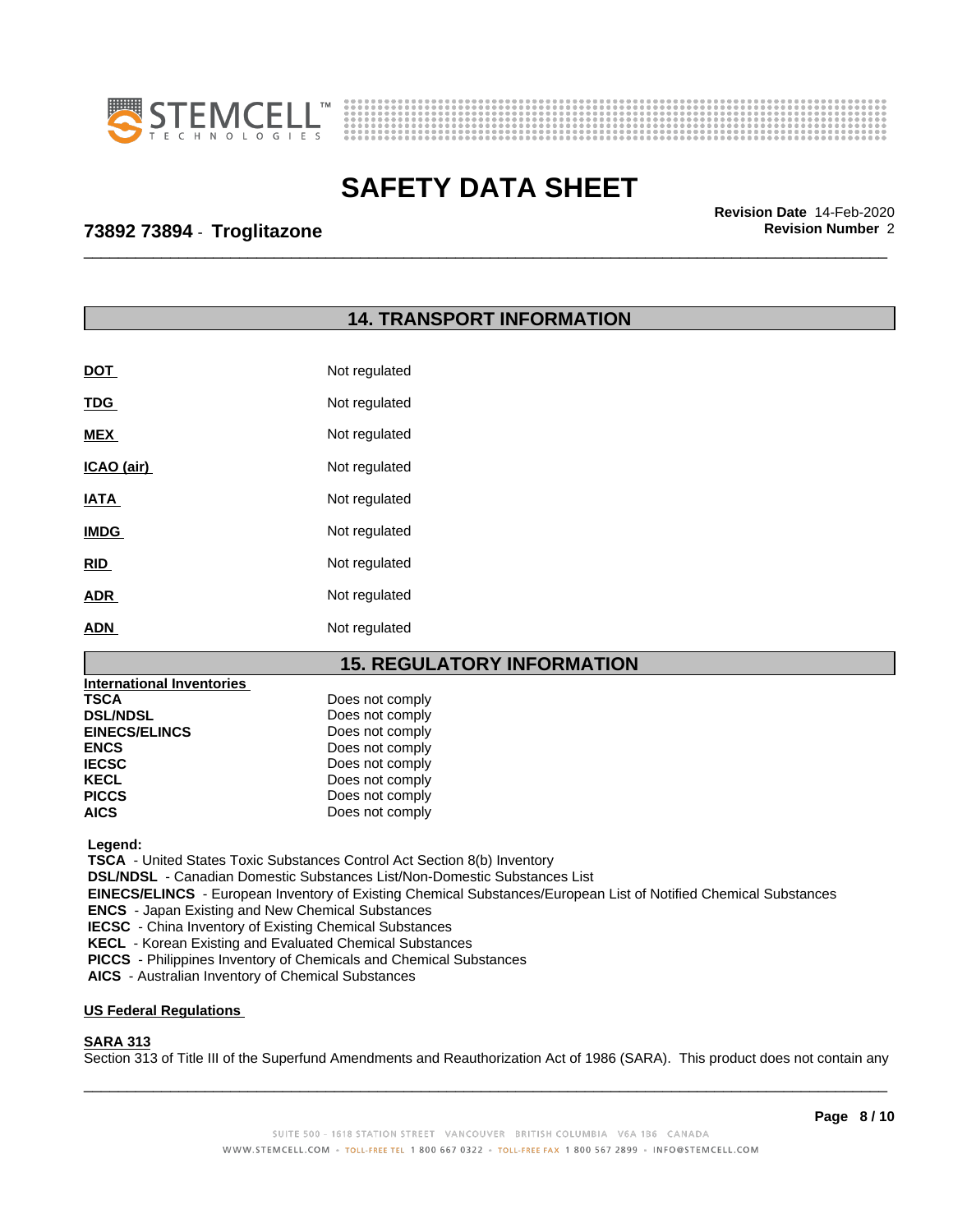



**73892 73894** - **Troglitazone Revision Number** 2

\_\_\_\_\_\_\_\_\_\_\_\_\_\_\_\_\_\_\_\_\_\_\_\_\_\_\_\_\_\_\_\_\_\_\_\_\_\_\_\_\_\_\_\_\_\_\_\_\_\_\_\_\_\_\_\_\_\_\_\_\_\_\_\_\_\_\_\_\_\_\_\_\_\_\_\_\_\_\_\_\_\_\_\_\_\_\_\_\_\_\_\_\_ **Revision Date** 14-Feb-2020

chemicals which are subject to the reporting requirements of the Act and Title 40 of the Code of Federal Regulations, Part 372.

#### **SARA 311/312 Hazard Categories**

| Acute health hazard               | N٥ |
|-----------------------------------|----|
| <b>Chronic Health Hazard</b>      | N٥ |
| Fire hazard                       | N٥ |
| Sudden release of pressure hazard | No |
| <b>Reactive Hazard</b>            | Nο |

#### **CWA (Clean WaterAct)**

This product does not contain any substances regulated as pollutants pursuant to the Clean Water Act (40 CFR 122.21 and 40 CFR 122.42).

#### **CERCLA**

This material, as supplied, does not contain any substances regulated as hazardous substances under the Comprehensive Environmental Response Compensation and Liability Act (CERCLA) (40 CFR 302) or the Superfund Amendments and Reauthorization Act (SARA) (40 CFR 355). There may be specific reporting requirements at the local, regional, or state level pertaining to releases of this material.

#### **US State Regulations**

#### **California Proposition 65**

This product does not contain any Proposition 65 chemicals.

#### **U.S. State Right-to-Know Regulations**

**US State Regulations** This product does not contain any substances regulated by state right-to-know regulations

#### **U.S. EPA Label Information**

**EPA Pesticide Registration Number** Notapplicable

## **16. OTHER INFORMATION, INCLUDING DATE OF PREPARATION OF THE LAST REVISION**

**Prepared By, State Control. STEMCELL Technologies Canada Inc.** Canada Inc.

**Revision Date** 14-Feb-2020

**Revision Note** Noinformation available.

**Disclaimer**

The information provided in this Safety Data Sheet is correct to the best of our knowledge, information and belief at the date of its publication. The information given is designed only as a guidance for safe handling, use, processing, storage,